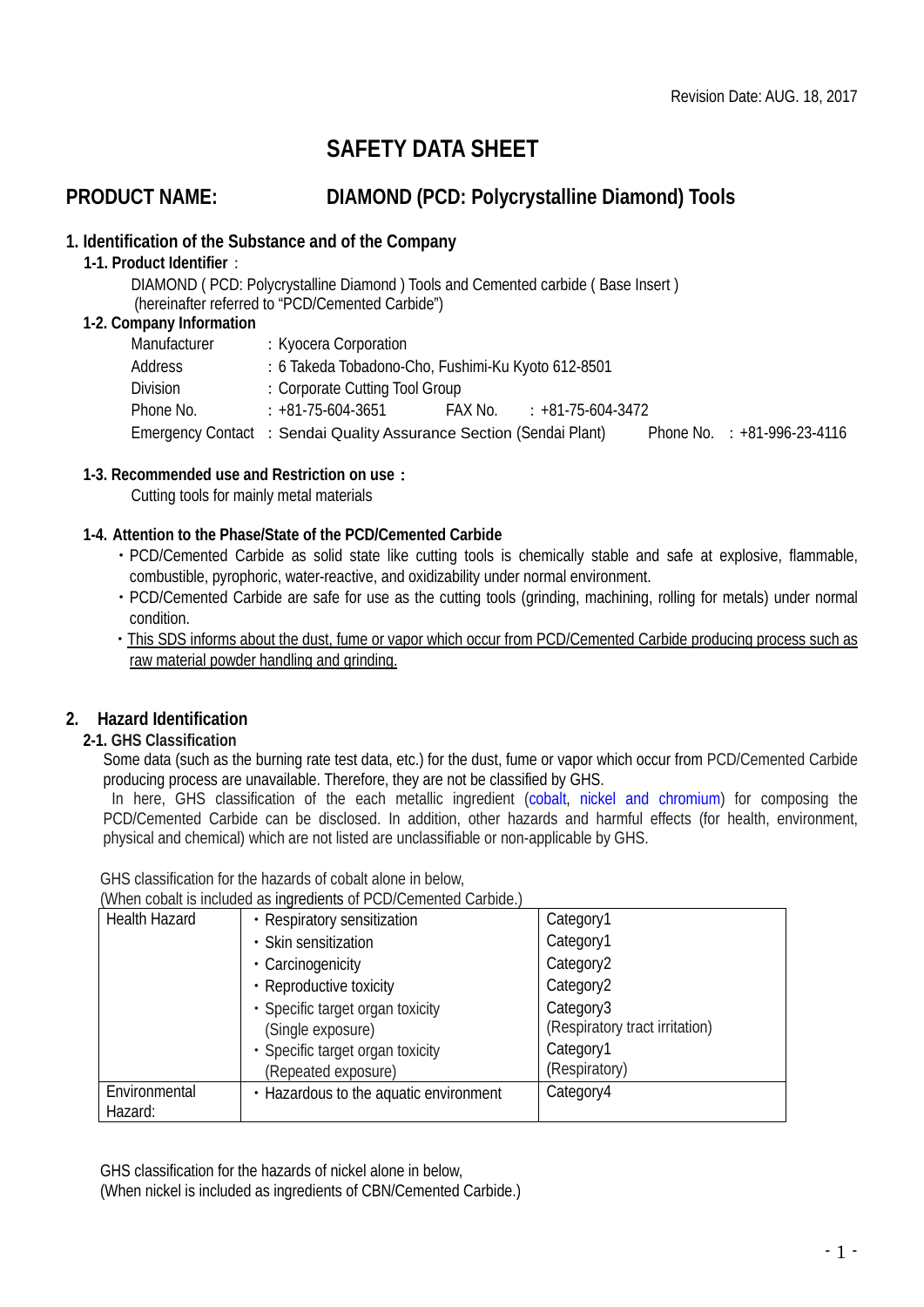| <b>Health Hazard</b> | • Respiratory sensitization            | Category1                      |
|----------------------|----------------------------------------|--------------------------------|
|                      | • Skin sensitization                   | Category1                      |
|                      | • Carcinogenicity                      | Category2                      |
|                      | · Specific target organ toxicity       | Category1                      |
|                      | (Single exposure)                      | (Respiratory tract irritation) |
|                      | · Specific target organ toxicity       | Category1                      |
|                      | (Repeated exposure)                    | (Respiratory)                  |
| Environmental        | • Hazardous to the aquatic environment | Category4                      |
| Hazard:              |                                        |                                |

GHS classification for the hazards of chromium alone in below,

(When chromium is included as ingredients of CBN/Cemented Carbide.)

| <u>THE CHIP CHIP CONTRACTED IN CHIP CONTRACTED OF CONTRACTION CONDITIONS.</u> |                                  |                                |  |  |
|-------------------------------------------------------------------------------|----------------------------------|--------------------------------|--|--|
| <b>Health Hazard</b>                                                          | · Serious eye damage             | Category2B                     |  |  |
|                                                                               | • Respiratory sensitization      | Category1                      |  |  |
|                                                                               | • Skin sensitization             | Category1                      |  |  |
|                                                                               | • Germ cell mutagenicity         | Category <sub>2</sub>          |  |  |
|                                                                               | • Specific target organ toxicity | Category <sub>2</sub>          |  |  |
|                                                                               | (Single exposure)                | (Respiratory tract irritation) |  |  |
|                                                                               | • Specific target organ toxicity | Category3                      |  |  |
|                                                                               | (Repeated exposure)              | (Respiratory)                  |  |  |

## **2-2. GHS Label Elements**

GHS label elements of the each metallic ingredient (cobalt) for composing the PCD /Cemented Carbide can be disclosed in below.

|                       | Cobalt                                                                                                                                                                                                                                                                                                                                                                                                                       | <b>Nickel</b>                                                                                                                                                                                                                                                                                                                                       | Chromium                                                                                                                                                                                                                                                     |
|-----------------------|------------------------------------------------------------------------------------------------------------------------------------------------------------------------------------------------------------------------------------------------------------------------------------------------------------------------------------------------------------------------------------------------------------------------------|-----------------------------------------------------------------------------------------------------------------------------------------------------------------------------------------------------------------------------------------------------------------------------------------------------------------------------------------------------|--------------------------------------------------------------------------------------------------------------------------------------------------------------------------------------------------------------------------------------------------------------|
| Hazard<br>Pictograms: |                                                                                                                                                                                                                                                                                                                                                                                                                              |                                                                                                                                                                                                                                                                                                                                                     |                                                                                                                                                                                                                                                              |
| Signal Words:         |                                                                                                                                                                                                                                                                                                                                                                                                                              | Danger                                                                                                                                                                                                                                                                                                                                              |                                                                                                                                                                                                                                                              |
| Hazard<br>Statements: | • Risk of causing allergies,<br>asthma or breathing<br>difficulties if inhaled.<br>• Risk of causing an<br>allergic skin reaction.<br>• May cause cancer.<br>• May cause adverse<br>effects on fertility or the<br>unborn child.<br>• Risk of respiratory<br>irritation.<br>• Cause of respiratory<br>failure due to long-term or<br>repetitive exposure.<br>• May be harmful to<br>aquatic life due to<br>long-term effects | • Risk of causing allergies,<br>asthma or breathing<br>difficulties if inhaled.<br>• Risk of causing an<br>allergic skin reaction.<br>• May cause cancer.<br>• Respiratory and kidney<br>disorders<br>• Cause of respiratory<br>failure due to long-term or<br>repetitive exposure.<br>. May be harmful to aquatic<br>life due to long-term effects | • Risk of causing allergies,<br>asthma or breathing<br>difficulties if inhaled.<br>• Risk of causing an<br>allergic skin reaction.<br>• Suspected of causing<br>genetic disease<br>• Failure to systemic<br>toxicity<br>• Risk of respiratory<br>irritation. |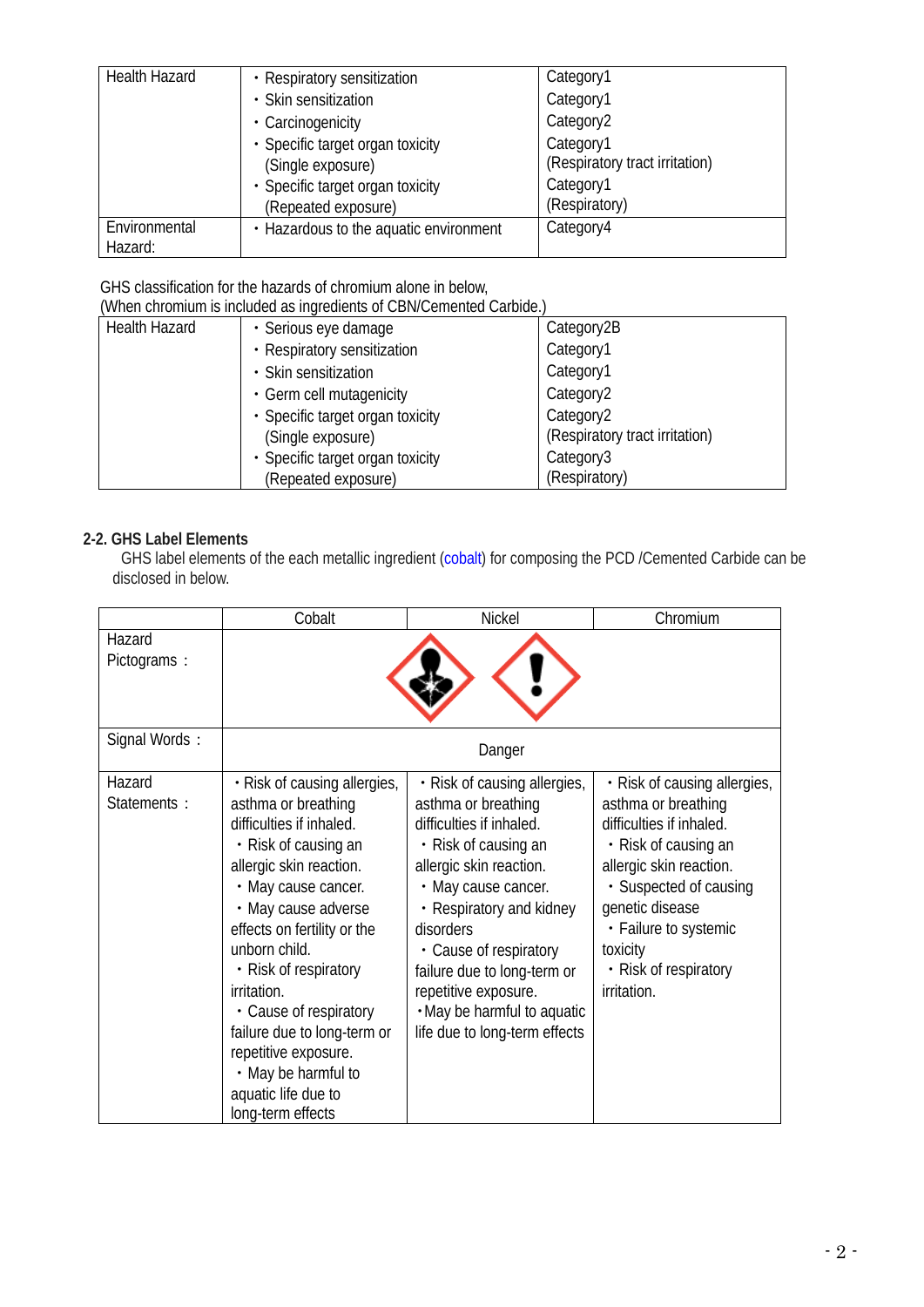| Precautionary | [Prevention]                                                                                                                                                                                                                       |
|---------------|------------------------------------------------------------------------------------------------------------------------------------------------------------------------------------------------------------------------------------|
| Statements:   | · Obtain safety instructions* before use.                                                                                                                                                                                          |
|               | . Do not handle until all safety precautions have been read and understood.                                                                                                                                                        |
|               | . Use appropriate personal protection and ventilation system keeping away from                                                                                                                                                     |
|               | exposure.                                                                                                                                                                                                                          |
|               | · Wear suitable protective gloves.                                                                                                                                                                                                 |
|               | · When insufficient ventilation, wear respirator as required.                                                                                                                                                                      |
|               | · Do not breathe dust, fume or vapor.                                                                                                                                                                                              |
|               | · Do not eat, drink or smoke in handling area.                                                                                                                                                                                     |
|               | . Wash skin thoroughly after handling.                                                                                                                                                                                             |
|               | . Do not release into the environment.                                                                                                                                                                                             |
|               | <b>Responses</b> ]                                                                                                                                                                                                                 |
|               | . If inhaled, move to fresh air and take a rest with posture easy to breathe.                                                                                                                                                      |
|               | · If respiratory symptoms occurs, contact a doctor.                                                                                                                                                                                |
|               | . When feeling ill, get medical advice/attention.                                                                                                                                                                                  |
|               | · Take off contaminated clothing and wash before reuse.                                                                                                                                                                            |
|               | . If on skin, rinse away immediately with a large amount of water and soap.                                                                                                                                                        |
|               | · If skin irritation occurs, contact a doctor and get medical advice/attention.                                                                                                                                                    |
|               | · If exposed or concerned, get medical advice/attention.                                                                                                                                                                           |
|               | . If dust is in eyes, immediately wash away with clean water (remove the contact lenses                                                                                                                                            |
|               | if possible). If irritation persists, get medical advice/attention.                                                                                                                                                                |
|               | . If a large amount of dust is swallowed, get medical advice/attention after ingesting                                                                                                                                             |
|               | plenty of water to dilute.                                                                                                                                                                                                         |
|               | [Storage]                                                                                                                                                                                                                          |
|               | . Avoid sudden changes of temperature and high humidity for storage.                                                                                                                                                               |
|               | [Disposal]                                                                                                                                                                                                                         |
|               | · Dispose of contents/container to an approved waste disposal plant under the laws.<br>$\sim$ $\frac{1}{2}$ $\sim$ $\frac{1}{2}$ $\sim$ $\frac{1}{2}$ $\sim$ $\sim$ $\frac{1}{2}$ $\sim$ $\sim$ $\sim$ $\sim$ $\sim$ $\sim$ $\sim$ |

\*For safety instructions, refer to the Japan Cutting & Wear-resistant Tool Association website (<http://www.jta-tool.jp/>).

## **3. Composition/Information on Ingredients**

- ・Distinction between substance and mixture: Mixture (alloy)
- ・Ingredients and concentration or concentration range (composition) of the PCD/Cemented Carbide.

| Ingredient                                            | Chemical<br>Formula | CAS#        | Official<br>Number, Law for<br>PRTR* | <b>Industrial Safety</b><br>and Health<br>Law(Official<br>Number) | Composition<br>mass% |
|-------------------------------------------------------|---------------------|-------------|--------------------------------------|-------------------------------------------------------------------|----------------------|
| <b>Cemented Carbide layer</b><br><b>PCD</b> layer and |                     |             |                                      |                                                                   |                      |
| Synthetic diamond                                     | C                   | 7782-40-3   | N/A                                  | N/A                                                               | $30 - 95$            |
| <b>Tungsten Carbide</b>                               | <b>WC</b>           | 12070-12-1  | N/A                                  | N/A                                                               | $0 - 70$             |
| Cobalt                                                | Co                  | 7440-48-4   | Class 1:132                          | Appendix 9-172                                                    | $10 - 30$            |
|                                                       |                     |             |                                      |                                                                   |                      |
| <b>Junction layer</b>                                 |                     |             |                                      |                                                                   |                      |
| <b>Silver</b>                                         | Ag                  | 7440-22-4   | Class 1:82                           | Appendix 9-137                                                    | $20 - 60$            |
| Copper                                                | Cu                  | 7440-50-8   | N/A                                  | Appendix 9-379                                                    | $15 - 50$            |
| <b>Nickel</b>                                         | Ni                  | 7440-02-0   | Class 1:308                          | Appendix 9-418                                                    | $0 - 10$             |
| <b>Cemented Carbide (Base Insert)</b>                 |                     |             |                                      |                                                                   |                      |
| <b>Tungsten Carbide</b>                               | <b>WC</b>           | 12070-12-1  | N/A                                  | N/A                                                               | 85--95               |
| Cobalt                                                | Co                  | 7440-48-4   | <b>Class 1:132</b>                   | Appendix 9-172                                                    | $5 - 15$             |
| <b>Titanium Carbide</b>                               | TiC                 | 12070-08-05 | N/A                                  | N/A                                                               | $0 - 10$             |
| Vanadium carbide                                      | VC                  | 12070-10-9  | Class1:321                           | N/A                                                               | $0 - 5$              |
| Chromium                                              | Cr                  | 7440-47-3   | Class 1:87                           | Appendix 9-142                                                    | $0 - 5$              |
| <b>Nickel</b>                                         | Ni                  | 7440-02-0   | Class1:308                           | Appendix9-418                                                     | $0 - 5$              |

\*Law for PRTR: Law concerning Reporting, etc. of Releases to the Environment of Specific Chemical Substances and Promoting Improvements in Their Management.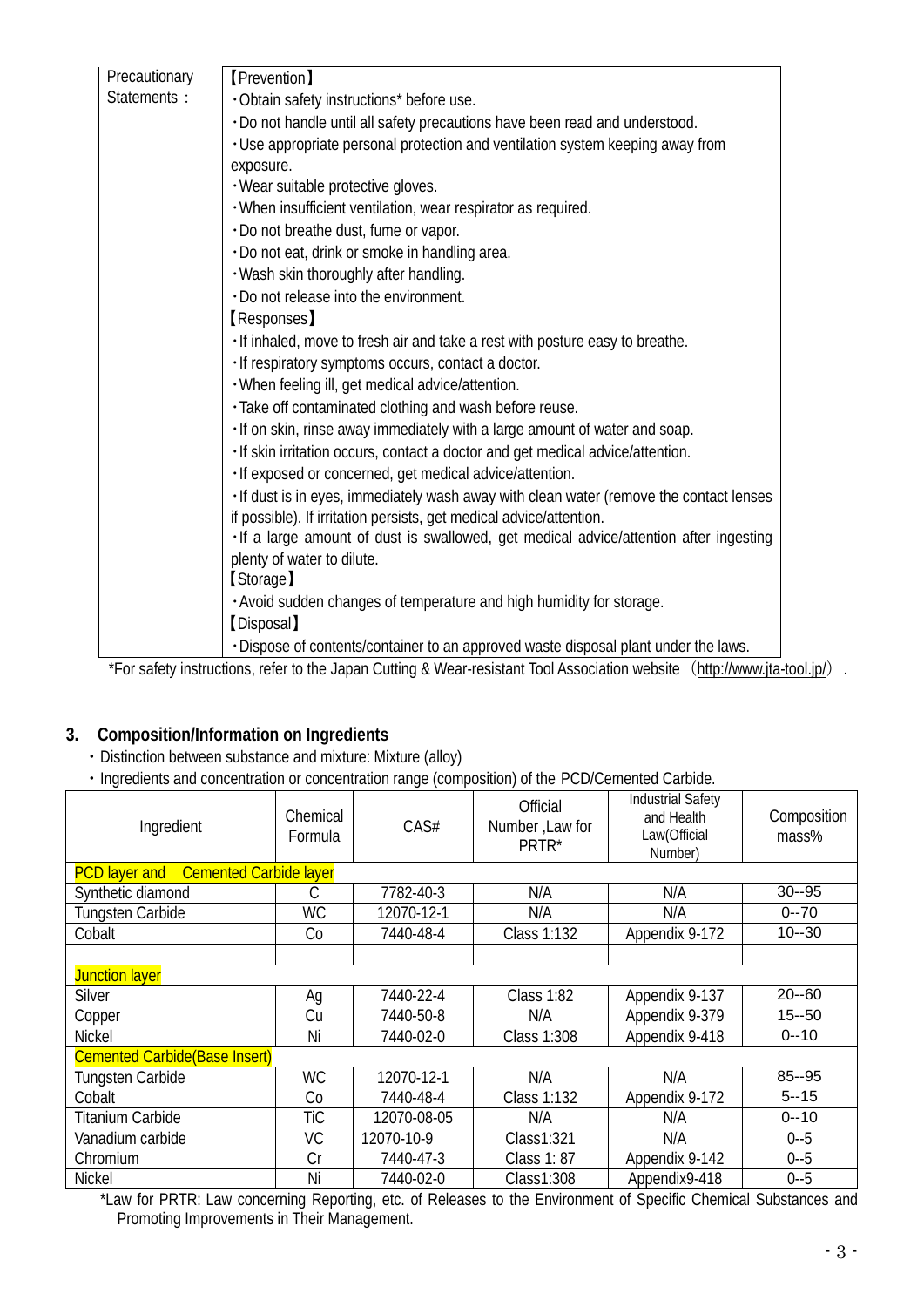・For the details regarding the content of the designated chemical material such as cobalt, nickel, and chromium, and vanadium carbide ( effective digit: 2 ), please contact the above address.

## **4. First-Aid Measures**

## **Inhalation:**

- ・If the high concentration of dust is inhaled or respiratory symptoms (coughs, gasping, shortness of breath, etc.) are experienced, move to fresh air and take a rest with posture easy to breathe. If breathing difficulties occur, administer oxygen inhalation. If breathing has stopped, immediately administer artificial respiration and get medical advice/attention.
- ・If irritation or rash persists, get medical advice and attention.

## **Skin Contact:**

- ・If dust is contacted with skin, take off contaminated clothing and rinse the affected area with soapy water thoroughly.
- ・If irritation or rash persists, get medical advice/attention.

## **Eye Contact**

- ・If dust is in eyes, immediately wash away with clean water (remove the contact lenses if possible).
- ・If irritation persists, get medical advice/attention.

## **Ingestion**

・If a large amount of dust is swallowed, get medical advice/attention after ingesting plenty of water to dilute.

## **5. Fire-Fighting Measures**

## **Extinguishing Media**

・To extinguish the fire of dust, use dry sand, expanded vermiculite, dilatable perlite, ABC type (general, oil, electric fire) powder extinguishers or water (no water allowed for the dust containing cut powders of light metal such as magnesium and aluminum).

## **Special Protective Actions for Fire-Fighters**

・In fighting a fire, wear a protective clothing, dust-proof respirator or respiratory protective equipment

## **6. Accidental Release Measures**

## **Personal Precautions**

・ It is recommended that someone who cleans dust should wear clothing and respiratory protective equipment to minimize exposure.

## **Environmental Precautions**

・ Dispose of dust as industrial wastes and prevent release in water systems.

## **Containment and Cleanup Methods and Equipment**

・ If there is dust which occur from Cemented Carbide producing process, isolate the area and remove with a cleaner equipped with a filter which can take up fine particles very efficiently. If appropriate removing methods are not available, sweep with water sprayers or wet mops.

## **7. Handling and Storage**

## **Handling**

- ・ If the disperse of dust containing cobalt is concerned, provide local exhaust ventilation and use personal protective equipment to minimize exposure to human body.
- ・ Obtain safety instructions before use.
- ・ Do not handle until all safety precautions have been read and understood.
- ・ Do not breathe dust, fume or vapor.
- ・ Do not eat, drink or smoke in handling area.
- ・ Wash skin thoroughly after handling.
- ・ Do not release into the environment.

## **Storage**

・ Avoid sudden changes of temperature and high humidity for storage.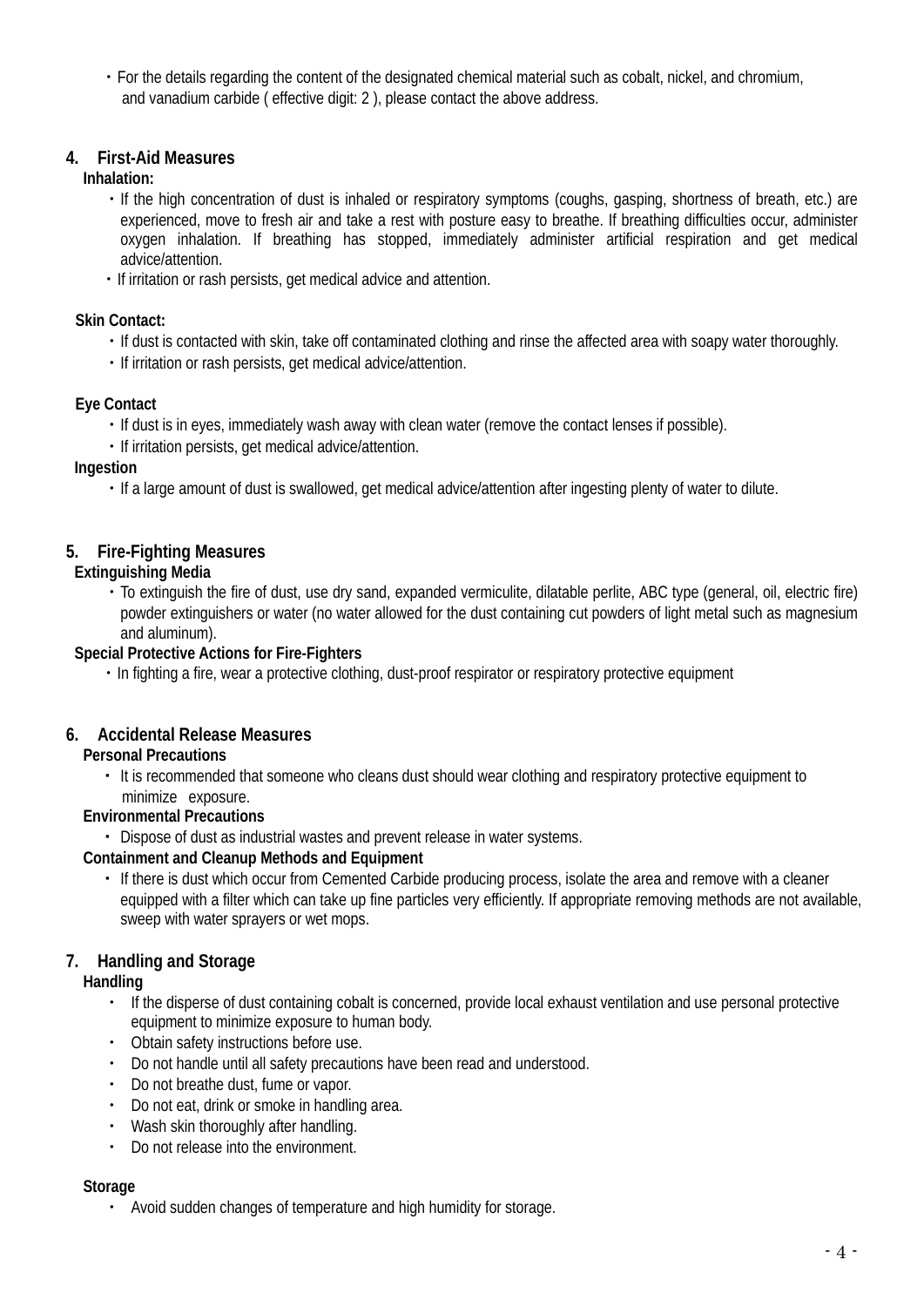## **8. Exposure Controls/Personal Protection**

## **Exposure Prevention**

・Permissible concentration in working environment (reference value)

|                                             | Chemical<br>Formula | OSHA*PEL*                  | ACGIH*TLV*                 | JSOH*OEL*               |
|---------------------------------------------|---------------------|----------------------------|----------------------------|-------------------------|
| Ingredient                                  |                     | mq/m <sup>3</sup>          | mq/m <sup>3</sup>          | mq/m <sup>3</sup>       |
|                                             |                     | (Metal dust concentration) | (Metal dust concentration) | (Respirable dust conc.) |
| <b>PCD layer and Cemented Carbide layer</b> |                     |                            |                            |                         |
| Synthetic diamond                           |                     | N/A                        | N/A                        | N/A                     |
| Tungsten Carbide                            | <b>WC</b>           | $5$ (as W)                 | (as W)<br>5                | N/A                     |
| Cobalt                                      | Co                  | 0.1                        | 0.02                       | 0.05                    |
| Vanadium carbide                            | VC                  | N/A                        | N/A                        | N/A                     |
| Nickel                                      | Ni                  |                            | 1.5                        | 1.0                     |
| Chromium                                    | Cr                  |                            | 0.5                        | 0.5                     |

\* OSHA: Occupational Safety & Health Administration U.S. Department of Labor<br>\* PEL: Permissible Exposure Limit

- Permissible Exposure Limit
- \* ACGIH: American Conference of Governmental Industrial Hygienists Inc.
- Threshold Limit Value
- \*JSOH: Japan Society for Occupational Health
- \*OEL: Occupational Exposure Limit<br>\* N/A: Not Applicable
- Not Applicable

## **Facility measures**

Provide local exhaust ventilation so that dusts in the air may not exceed the exposure limits in the above table. It is to be noted that management concentration of the cobalt (and its inorganic compounds) is to be 0.02mg/m3 in accordance with the working environment assessment standard by Japanese Minister of Health, Labour and Welfare under the paragraph (2), Article 65-2 of the Industrial Safety and Health Act in Japan.

In addition, cobalt (and its inorganic compounds) in the storage or handling, and that to take the necessary action conforming to the Ordinance on Prevention of Hazards due to Specified Chemical Substances.

## **Protection Measures**

- ・ Respiratory Protection: Dust-proof respirators and respiratory protective equipment are recommended.
	-
- Hand Protection: Protective gloves for dust are recommended.<br>• Eve Protection: Protective glasses for dust are recommended Protective glasses for dust are recommended.<br>Avoid direct skin contact.
- Skin/Body Protection:

Clean up deposited dust on clothing, rags, etc. by washing or absorbing with suitable filters but not by whisking off. Change the contaminated clothing into clean one.

## **Hygiene Measure**

Wash skin thoroughly after handling.

## **9. Physical and Chemical Properties**

| Appearance:           | Dark gray color                                                                     |
|-----------------------|-------------------------------------------------------------------------------------|
|                       | (In case of the coated or surface treated cemented carbide, the appearance color is |
|                       | often different.)                                                                   |
| Odor:                 | <b>Odorless</b>                                                                     |
| pH:                   | No data available                                                                   |
| <b>Melting Point:</b> | No data available                                                                   |
| <b>Boiling Point:</b> | No data available                                                                   |
| Flash Point:          | No data available                                                                   |
| Vapor Pressure:       | No data available                                                                   |
| Specific Gravity:     | $11.0 - 15.5$                                                                       |
| Solubility:           | <b>Insoluble</b>                                                                    |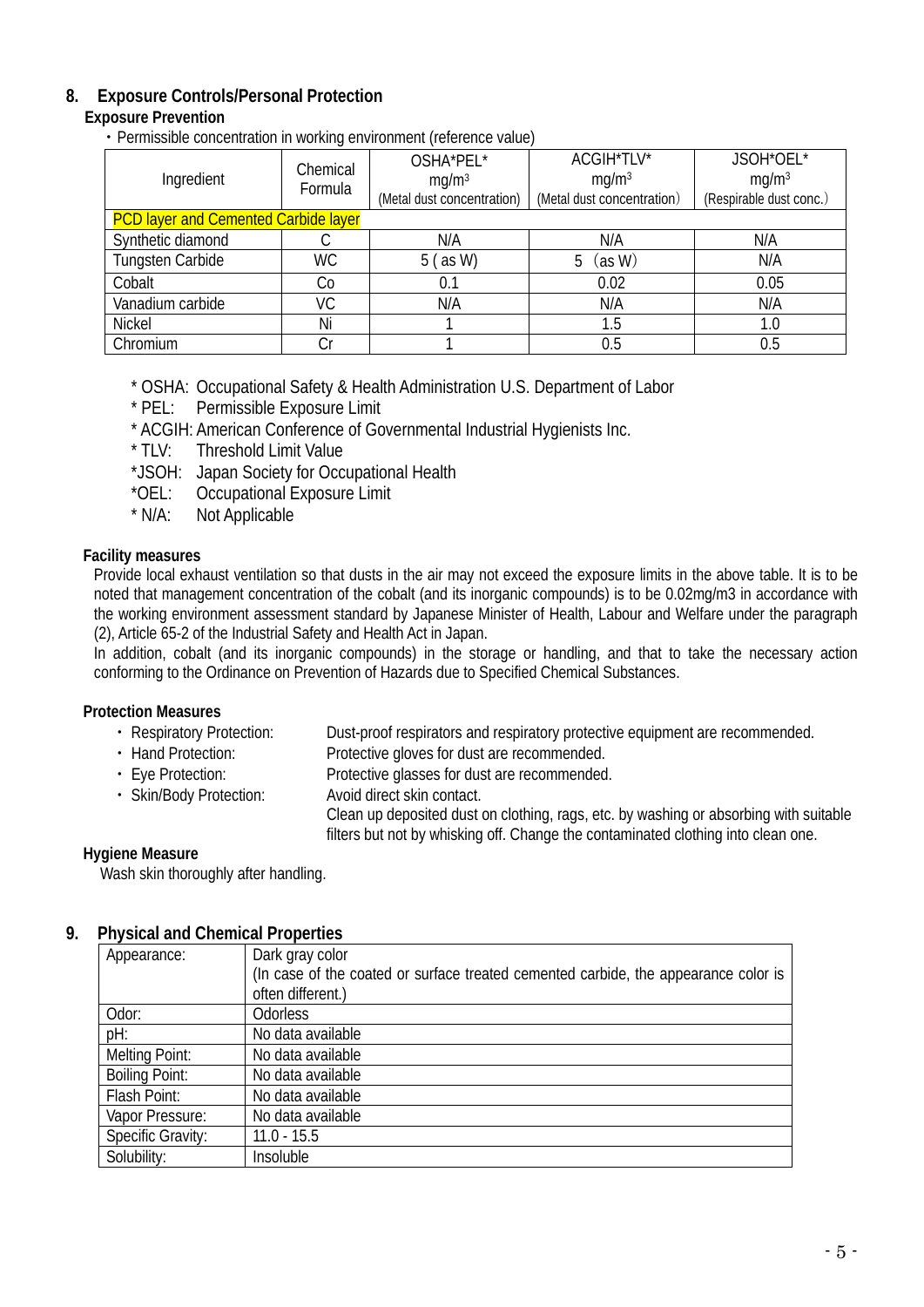## **10. Stability and Reactivity**

A grain of dust which occur from PCD/Cemented Carbide producing process is very fine and under the specific conditions in which the dusts are mixed with grinding oil with low flash point, it is possible to become pyrophoric. If dusts under very flammable conditions are dispersed in the air, it is possible to explode.

The each metallic ingredient (cobalt) for composing the PCD/Cemented Carbide has the following information about stability and reactivity under specific conditions.

Stability and reactivity of cobalt alone in below, (When cobalt is included as ingredients of PCD/Cemented Carbide.) Stability: Stable to heat and contact with water Ignite spontaneously in air Hazardous reactions: It reacts with strong oxidizing agents It reacts violently with oxygen, and it poses a risk of fire or explosion It reacts violently with acid to generate hydrogen Conditions to avoid: Contact with incompatible materials Incompatible materials:<br>
Hazardous decomposition products:<br>
By combustion, cobalt oxide By combustion, cobalt oxide and fumes of cobalt oxide may occur **11. Toxicological Information Acute Toxicity:**<br> **Acute Toxicity:** No data available on PCD/Cemented Carbide<br>
No data available on PCD/Cemented Carbide<br>
No data available on PCD/Cemented Carbide **Skin Corrosion/Irritation:** No data available on PCD/Cemented Carbide **Serious Eye Damage/Eye Irritation:** No data available on PCD/Cemented Carbide **Respiratory or Skin Sensitization:** <br> **No data available on PCD/Cemented Carbide Germ Cell Mutagenicity: No data available on PCD/Cemented Carbide Germ Cell Mutagenicity:**<br>
Carcinogenicity: **No data available on PCD/Cemented Carbide**<br>
Group 2A on IARC, as cobalt powder coex

Group 2A on IARC, as cobalt powder coexisting with tungsten carbide powder. Suspected to be carcinogenic in humans (Ref.1)

**Reproductive Toxicity:** No data available on PCD/Cemented Carbide Specific Target Organ Toxicity/Systemic Toxicity: **(Single Exposure) Specific Target Organ Toxicity/Systemic Toxicity:** No data available on PCD/Cemented Carbide **(Repeated Exposure) Aspiration Hazard:** No data available on PCD/Cemented Carbide

## **12. Ecological Information**

**The aquatic environment acute hazard**

- Not reported on PCD/Cemented Carbide
- **The aquatic environment chronic hazard**
- Not reported on PCD/Cemented Carbide

## **Mobility**

• Not reported on PCD/Cemented Carbide

## **13. WASTE DISPOSAL PRECAUTIONS**

## **Safe and environmentally desirable disposal method**

- ・The main ingredients such as tungsten carbide, cobalt are rare metal. It is desirable to collect and recycle them.
- ・For disposal, conform to the applicable laws regarding industrial wastes such as 'Waste Disposal and Public Cleansing Law' and relevant local by laws.

## **14. Transport Information**

## **International Regulations**

| UN Number:        | Not applicable |
|-------------------|----------------|
| UN Hazard Class:  | Not applicable |
| Marine Pollutant: | Not applicable |

 \*When transporting a powder of metallic ingredients (cobalt) for composing the PCD/Cemented Carbide, there is a possibility that it is necessary to take appropriate action in accordance with the relevant provisions established by IMO (International Maritime Organization), ICAO (International Civil Aviation Organization), IATA (International Air Transport Association).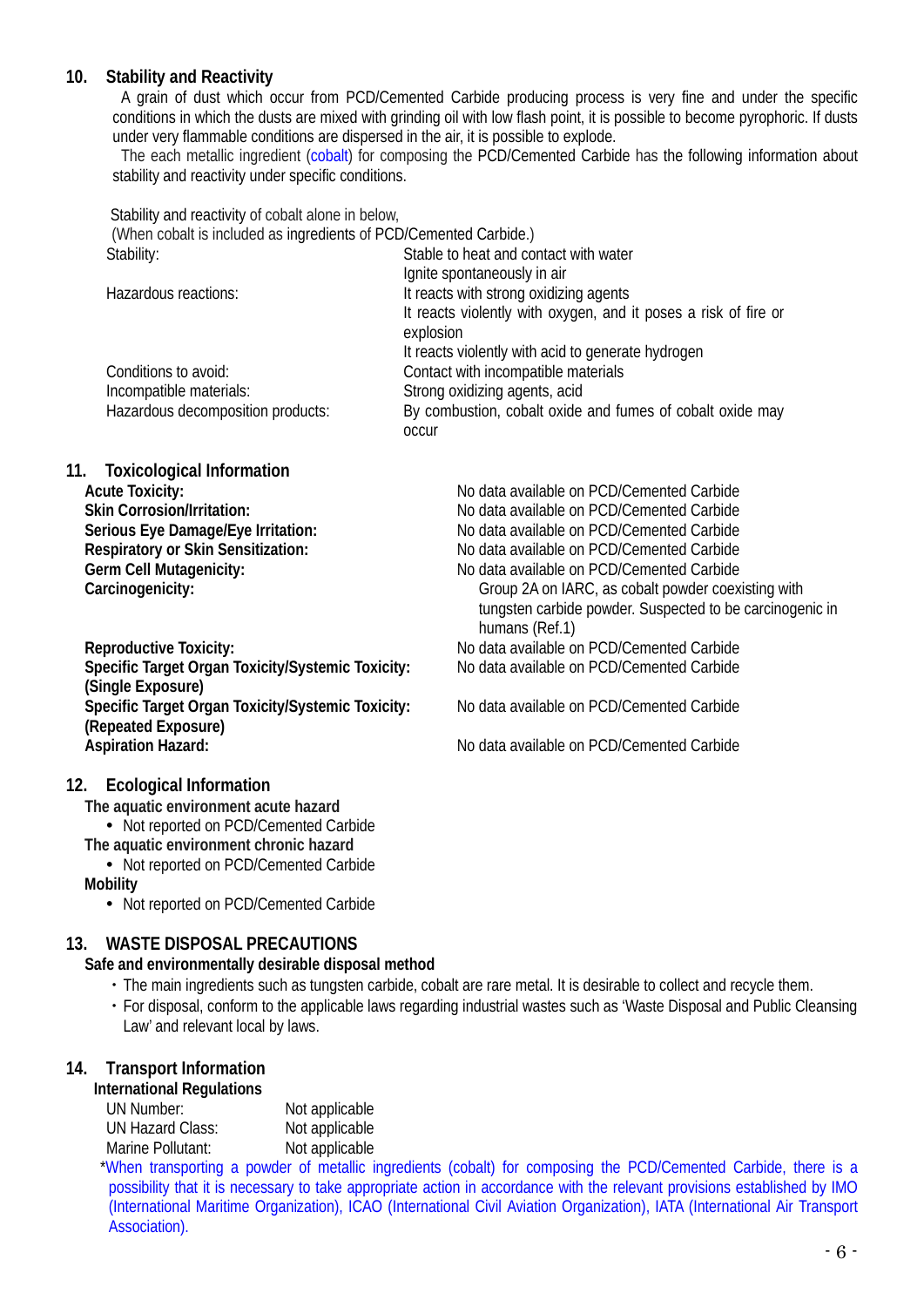#### **Domestic Regulations**

| Land Regulatory Information | Not applicable |
|-----------------------------|----------------|
| UN Number:                  | Not applicable |
| <b>UN Hazard Class:</b>     | Not applicable |
| Marine Pollutant:           | Not applicable |
| .                           | .              |

 \*When transporting a powder of metallic ingredients (cobalt) for composing the PCD/Cemented Carbide, there is a possibility that it is necessary to take appropriate action in accordance with the relevant provisions of Ship Safety Law and the Aviation Law.

#### **Special Safety Measures**

When transporting the dust which occur from PCD/Cemented Carbide producing process, make sure that there is no damage or corrosion or leakage of the container, to ensure implementation of the prevention of collapse of cargo.

## **15. Regulatory Information**

**Law for Pollutant Release and Transfer Register (PRTR)**

| Cobalt           | "Class 1 designated chemical substances", Cabinet Order No.132 |
|------------------|----------------------------------------------------------------|
| Vanadium carbide | "Class 1 designated chemical substances", Cabinet Order No.321 |
| <b>Nickel</b>    | "Class 1 designated chemical substances", Cabinet Order No.308 |
| <b>Chromium</b>  | "Class 1 designated chemical substances", Cabinet Order No.87  |

 **Industrial Safety and Health Law, Ordinance on Prevention of Hazards due to Specified Chemical Substances Cobalt**: The substances are defined in the Article 57-2 of the Act, and the cobalt is listed by No.172 in Appended Table9 in the Article 18-2 of the Enforcement Order as "Dangerous or Harmful Substances to be notified their names, etc."

Article 2, Paragraph 1, Items 2 and 5 of Ordinance on Prevention of Hazards due to Specified Chemical Substance, Specified chemical substance class 2, Management class 2.

When the content of cobalt and cobalt oxide is less than 1%, the Ordinance on Prevention of Hazards due to Specified Chemical Substance is not covered.

- **Nickel**: The substances are defined in the Article 57-2 of the Act, and the nickel is listed by No.418 in Appended Table9 in the Article 18-2 of the Enforcement Order as "Dangerous or Harmful Substances to be notified their names, etc."
- **Chromium**: The substances are defined in the Article 57-2 of the Act, and the chromium is listed by No.142 in Appended Table9 in the Article 18-2 of the Enforcement Order as "Dangerous or Harmful Substances to be notified their names, etc."

In other region, follow the local regulations.

## **16. Other Information**

## **Other Hazardous Information**

The following attention should be paid for dust which occur from PCD/Cemented Carbide producing process.

- If a large amount of dust containing cobalt is inhaled, blood, heart, thyroid gland, and spleen disorders may result. (Ref.2)
- It is reported that repeated or prolonged contact with cobalt, nickel, or chromium may affect skin, respiratory organs, heart, etc. (Ref.3 - 6)
- For carcinogenicity of metallic ingredients of CBN/Cemented Carbide has the following knowledge.

| Cobalt metal   | ACGIH                                    | A3: Confirmed animal carcinogen with unknown<br>relevance to humans.                                                       |
|----------------|------------------------------------------|----------------------------------------------------------------------------------------------------------------------------|
|                | <b>IARC</b>                              | 2B: Possibly carcinogenic to humans.                                                                                       |
|                | Japan Society for                        | 2B: The substance has been determined to be possibly                                                                       |
|                | Occupational Health                      | carcinogenic to humans (with relatively insufficient<br>evidence).                                                         |
| Nickel metal   | ACGIH                                    | A5: Not suspected as a human carcinogen.                                                                                   |
|                | IARC.                                    | 2B: Possibly carcinogenic to humans.                                                                                       |
|                | Japan Society for<br>Occupational Health | 2B: The substance has been determined to be possibly<br>carcinogenic to humans (with relatively insufficient<br>evidence). |
| Chromium metal | <b>IARC</b>                              | 3: Not classifiable as to its carcinogenicity to humans.                                                                   |